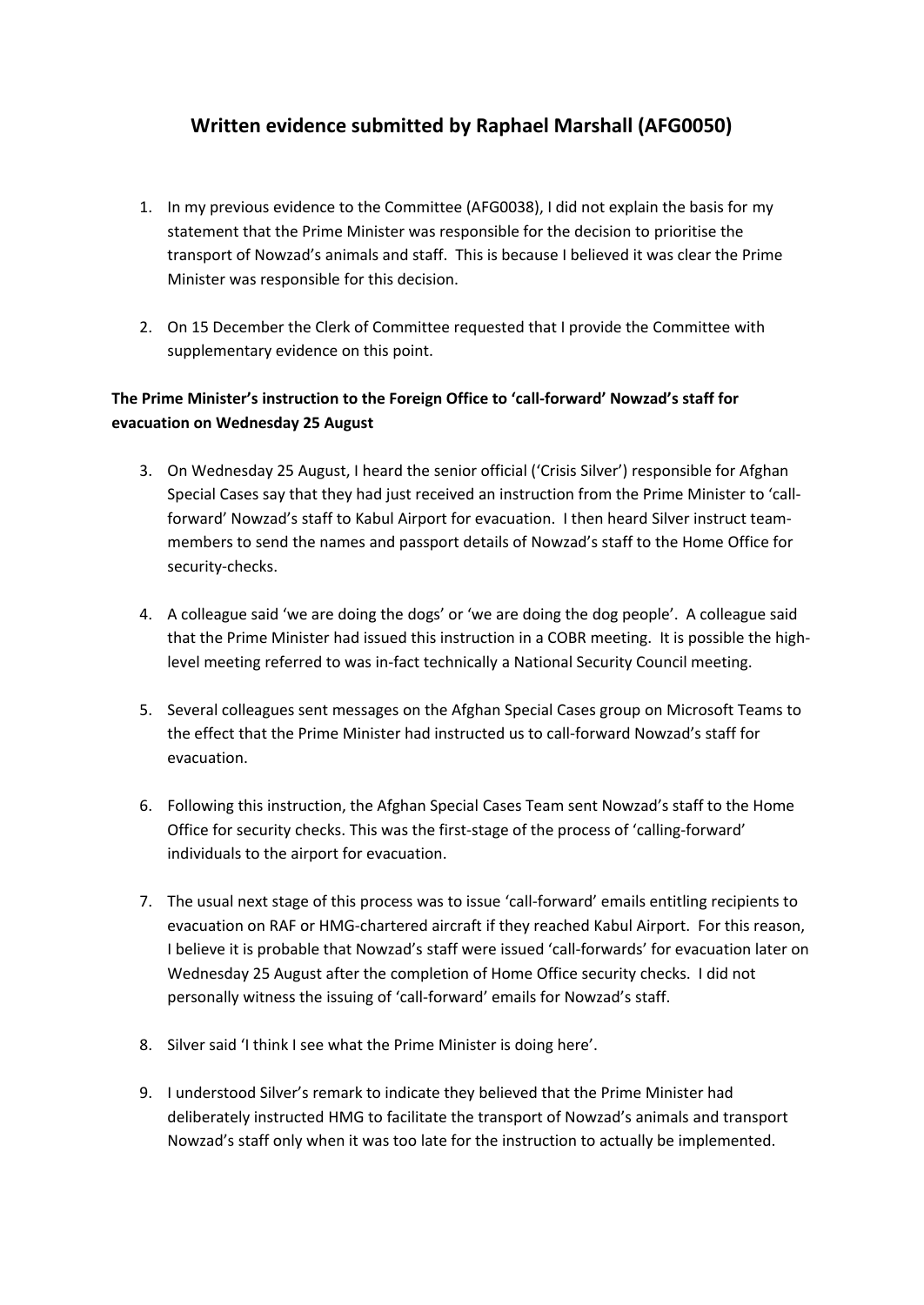- 10. My understanding was that by this point on Wednesday 25 August it was either too late or almost too late for anyone additional 'called forward' for evacuation to be successfully evacuated. Home Office security checks would take time as would the issuing of 'callforwards'. Nowzad's staff would then need to pass through the crowd to the airport. This would take many hours, if it was possible at all. Kabul was three and a half hours ahead of the UK. At some point the gate to the airport would close for the night. It was unclear whether it would reopen on Thursday 26 August. If the gate reopened on Thursday 26 August, it would likely only do so briefly.
- 11. According to this interpretation, the Prime Minister wished to be able to inform Nowzad's constituency that he had sought to 'evacuate' Nowzad's animals and staff but had been unable to do so due to the situation in Kabul. In retrospect this interpretation appears to be incorrect and Silver simply failed to credit that the Prime Minister genuinely wished to prioritise Nowzad's animals and staff.
- 12. Nigel Casey was acting as Crisis Gold. Silver was therefore Mr Casey's immediate subordinate.
- 13. There is no suggestion of any impropriety on the part of the senior official who received and implemented the Prime Minister's instruction about Nowzad's staff.
- 14. Technically this instruction related only to Nowzad's staff, not to Nowzad's animals. As Mr Casey noted on 7 December, the Afghan Special Cases process was for people not for animals. Therefore there was no need for the parallel instruction about the transport of Nowzad's animals to be processed by the Afghan Special Cases team. I expect that this instruction was sent to the Ministry of Defence or to Permanent Joint Headquarters (PJHQ) at Northwood.
- 15. It is theoretically possible that the Prime Minister instructed that Nowzad's staff be 'calledforward' but that a different decision-maker instructed PJHQ to transport Nowzad's animals. However given the prioritisation of Nowzad's staff required a Prime Ministerial intervention, it is difficult to believe the prioritisation of Nowzad's animals was ordered by a less senior decision-maker.
- 16. As noted in my previous evidence, many eligible people who had significantly contributed to UK-efforts in Afghanistan and who were consequently at significant risk from the Taliban were not 'called-forward' for evacuation from Kabul airport. This included many individuals recommended for evacuation by Secretaries of State, MPs, and serving or retired British soldiers.
- 17. It is unclear why the United Kingdom would owe a higher-level of obligation to the people who had cared for Nowzad's animals than people who had assisted the British Army, in many cases at meaningful risk to their lives.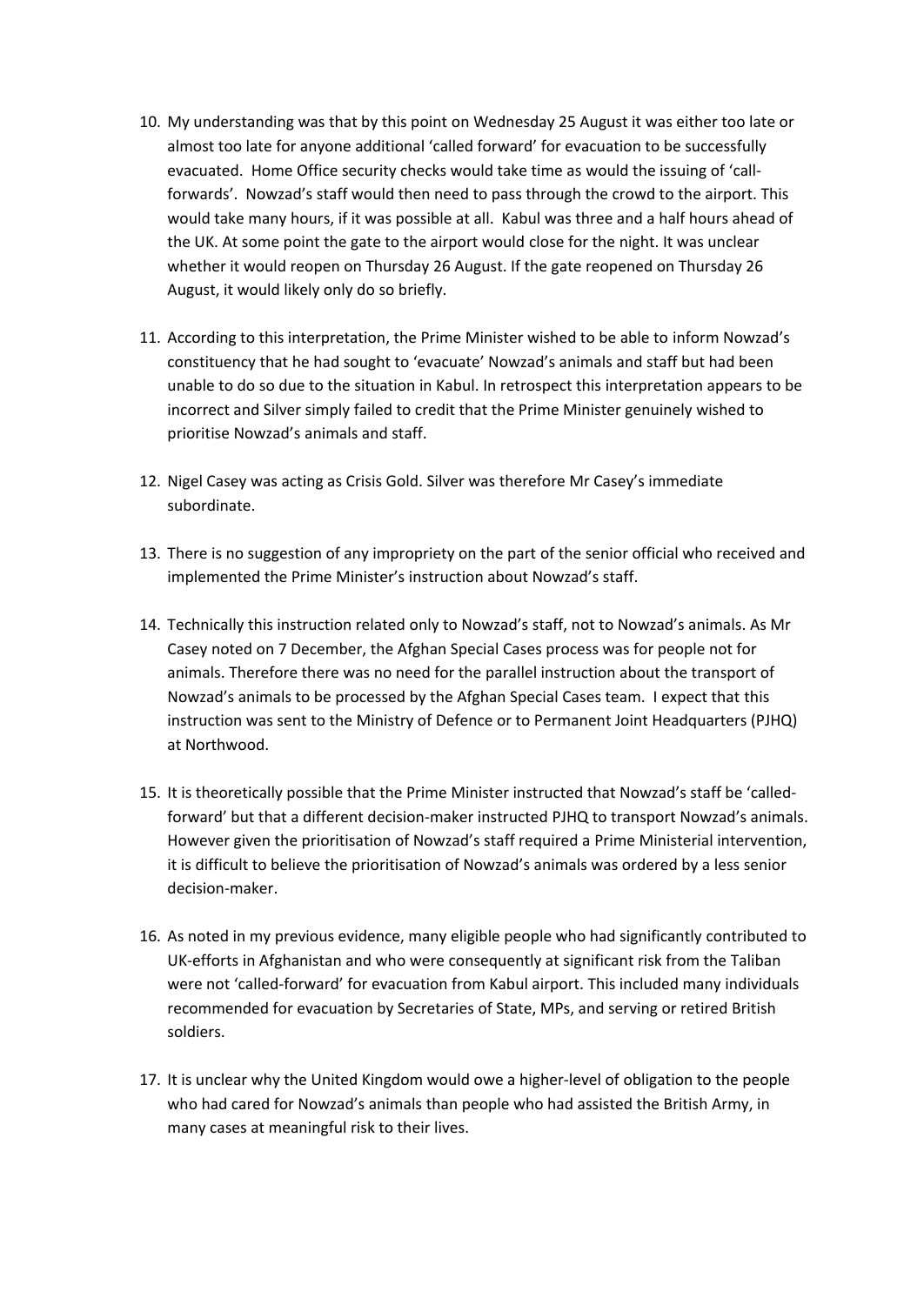- 18. The issuing of 'call-forwards' to Nowzad's staff appears to be theoretically compatible with the precise words used by Mr Casey to answer questions about Nowzad at the Foreign Affairs Committee's 7 December evidence session.
- 19. Bob Seely MP asked Mr Casey on 7 December, 'was there ever a ministerial instruction or a political instruction to help these people in some way?'. Mr Casey replied that 'there was clearly a ministerial-level decision to help, in the narrow sense of agreeing that the UK military would facilitate the landing and departure of the charter aircraft which Pen Farthing's organisation had chartered'. Mr Casey's answer does not technically exclude the possibility that facilitating the charter flight was not the only 'ministerial-level decision' related to Nowzad.
- 20. Mr Seely then asked 'so there was a ministerial or political decision made to help them, which was received by you or the Foreign Office—that is correct? Because that's what you have just said'. Mr Casey replied 'It wasn't received by me personally, so I'm not sure—.' As Mr Casey said, the Prime Minister's instruction with reference to Nowzad was received by Mr Casey's immediate subordinate, the Crisis Silver responsible for Afghan Special Cases, rather than by Mr Casey himself.

## **Conclusions from the outcome of the Foreign Office's Civil Service Code Investigation**

- 21. HMG policy was for the Foreign Office to submit Afghans eligible for evacuation according to the three 'Afghan Special Cases' criteria to the Home Office for security checks and then issue them with 'call-forward' emails to facilitate evacuation. Nowzad's staff were not eligible according to these three criteria because they were not at meaningful risk from the Taliban and had not contributed to UK war aims in Afghanistan. Initiating the 'call forward' of Nowzad's staff for evacuation on 25 September was therefore a clear breach of HMG policy.
- 22. It is a clear breach of the Civil Service Code for a Civil Servant to deliberately deviate from HMG policy, even according to the FCDO's interpretation of the Civil Service Code. If a Civil Servant had initiated the 'call-forward' of Nowzad's staff this would therefore have been a breach of the code. The FCDO's Civil Service Code Investigation found there was no breach of the code. The investigation's finding therefore appears to mean by definition that the decision to evacuate Nowzad's staff was made by a minister.
- 23. As the Foreign Secretary holds one of HMG's Great Offices of State, I believe the only minister outside the Foreign Office entitled to instruct the Foreign Office to deviate from HMG policy is the Prime Minister.

### **Trudy Harrison MP, Former Parliamentary Private Secretary to the Prime Minister**

24. It is not credible to suggest that the 'call-forward' of Nowzad's staff was initiated by the Prime Minister's then Parliamentary Private Secretary Trudy Harrison MP in her capacity as MP for Copeland.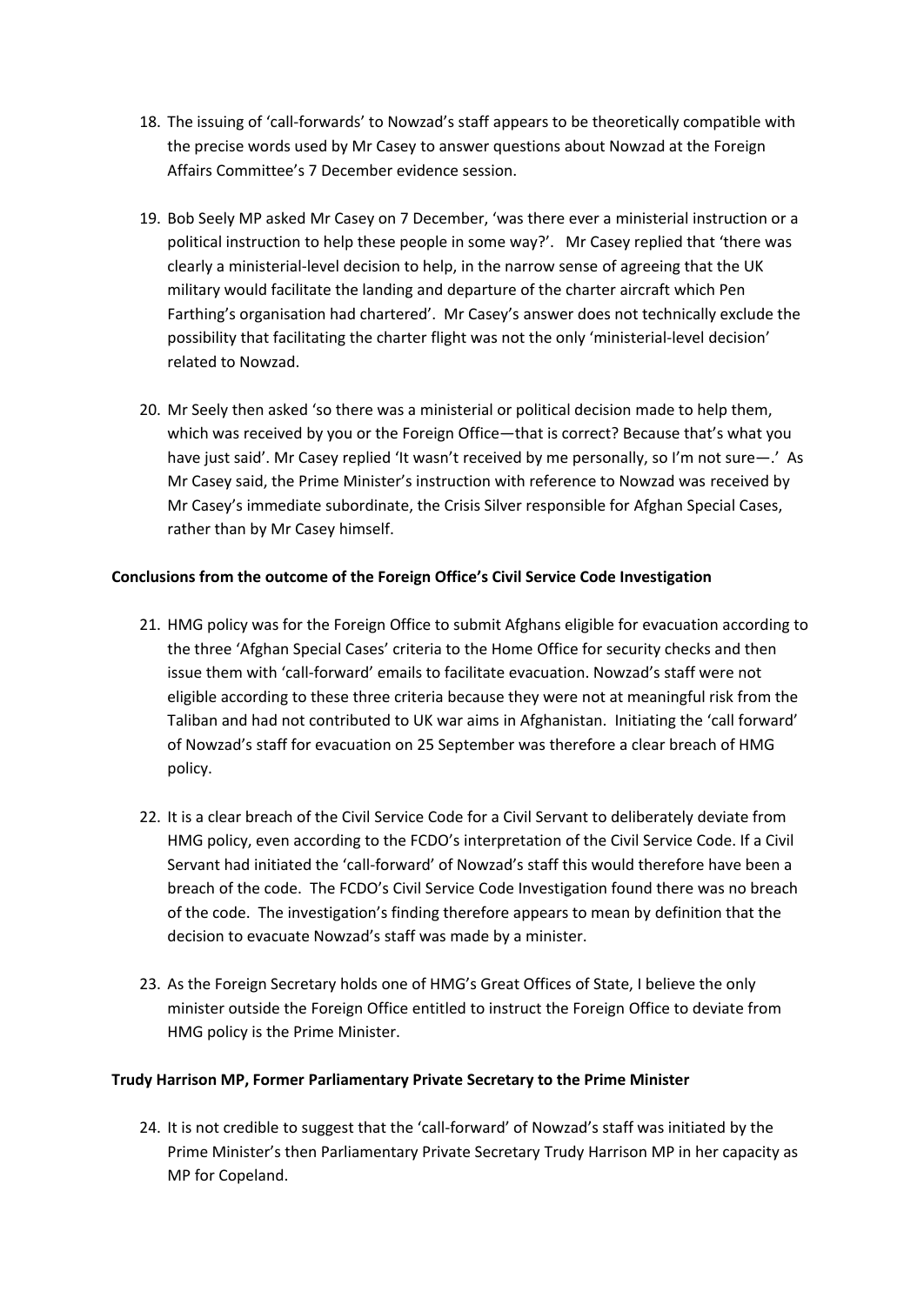- 25. On Wednesday 25 August, requests for the evacuation of eligible individuals by MPs who were not Secretaries of State were no longer being considered. Far from being implemented, on Wednesday 25 August a request for HMG to evacuate Nowzad's staff from Ms Harrison in her capacity as MP for Copeland would not have been considered even if Nowzad's staff were eligible for evacuation under the three criteria of the Afghan Special Cases scheme, which they were not. A request for the evacuation of Nowzad's staff from Ms Harrison in her capacity as MP for Copeland would have been disregarded.
- 26. On Wednesday 25 August, only requests for the evacuation of eligible people from Secretaries of State were even considered. I believe this is because it was judged that processing the individuals already issued 'call-forwards' for evacuation would require all the extremely limited available capacity at Kabul Airport. As noted in paragraphs 171 of my previous evidence, a limited number of these requests from Secretaries of State were referred to the Foreign Secretary for approval on an exceptional basis. However I believe the majority of requests for evacuation of eligible Afghans received on Wednesday 25 August from Secretaries of State were not acted on in any way.
- 27. As noted in paragraphs 175 and 176 of my previous evidence, even a joint request for the evacuation of an Afghan general's family from Lord Ahmad, the FCDO Minister of State responsible for Afghanistan, and the Parliamentary Under-Secretary of State James Heappey for the evacuation of an Afghan soldier's family was referred to the Foreign Secretary for approval.
- 28. It is not credible that a request for the evacuation of ineligible people from the MP for Copeland would have been implemented expeditiously when an instruction to evacuate a group of eligible people from the FCDO minister responsible for Afghanistan was referred to the Foreign Secretary before implementation and many requests for the evacuation of eligible people by Secretaries of State were not acted on at all.
- 29. For the same reason, it is not credible that the 'call-forward' of Nowzad's staff for evacuation could have been initiated by a cabinet minister other than the Prime Minister.

### **Meetings with the Permanent UnderSecretary and FCDO Internal Investigation**

- 30. On 1 September, I wrote to the Permanent UnderSecretary to report breaches of the Civil Service Code. I stated in my email that the transport of Nowzad's animals had been prioritised over the evacuation of people.
- 31. I met the Permanent UnderSecretary the same afternoon. The Permanent UnderSecretary did not question the statement in my email that the transport of Nowzad's animals was prioritised over the evacuation of people.
- 32. The Permanent UnderSecretary then appointed an internal investigator. The investigator subsequently reported to the Permanent UnderSecretary.